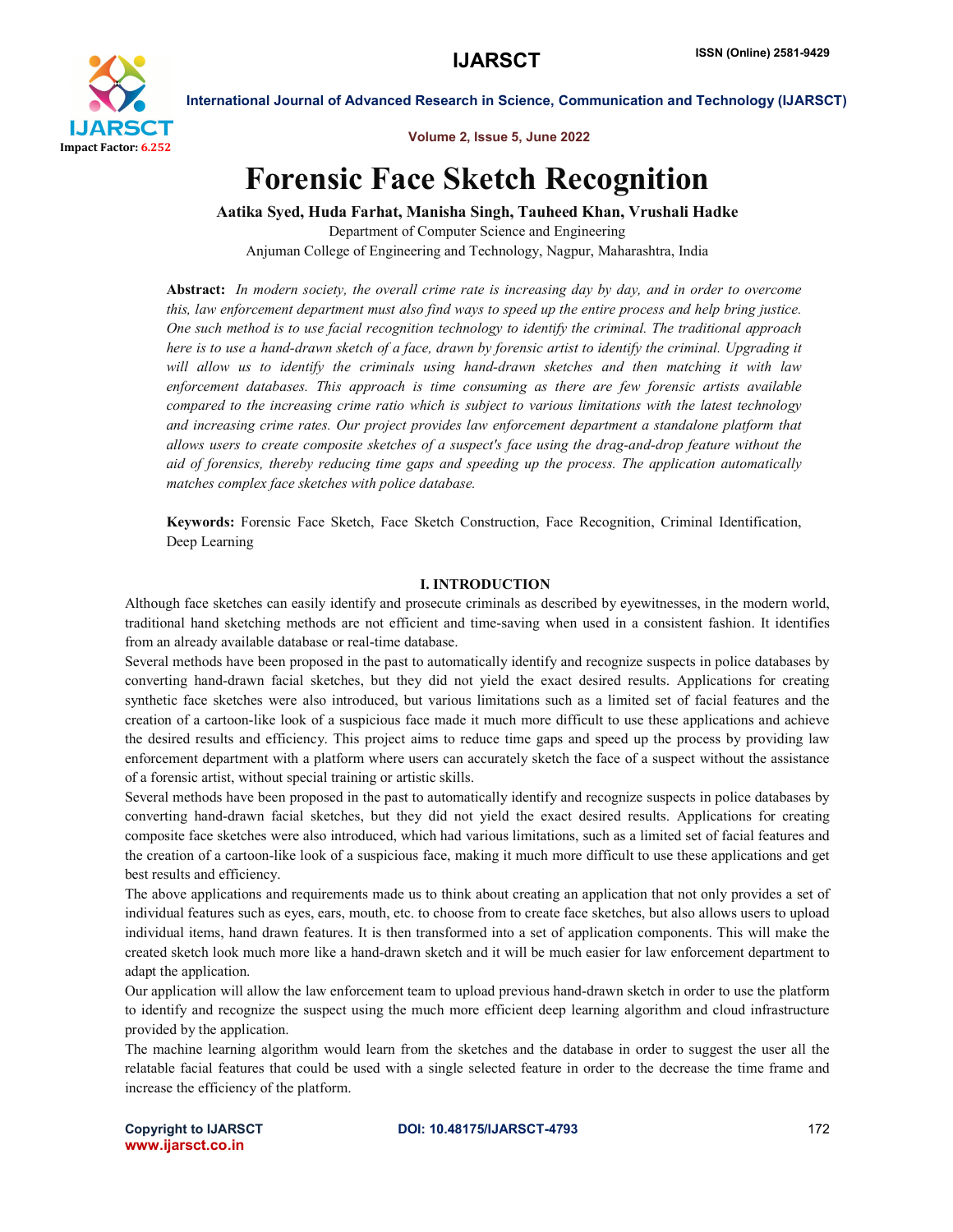

#### Volume 2, Issue 5, June 2022

#### II. LITERATURE REVIEW

There are many studies on the construction and recognition of facial sketches using different approaches. Xiaoou Tang and Xiaogang Wang [1] proposed a method for recognizing synthesized photo sketches using a multiscale Markov random field model. This project could combine a given sketch into a photo or a given photo into a sketch and then search the database for a suitable match. The model divided the sketch of the face into patches. To this end, they improved the overall performance of the recognition model by first synthesizing the available photos into sketches, and then training a model to build the model to reduce the difference between photos and sketches.

Anil K. Jain and Brendan Clare [2] proposed a system using a SIFT descriptor that displays the results based on the measured distance of the SIFT descriptor between the face picture and the sketch in the database. The algorithm first transformed the face picture using a linear transformation based on the model proposed by Tang and Wang, and then used the sketch to measure the distance between the face picture and the SIFT descriptor, and in some cases, for better accuracy, distance between images in databases were also measured.

P.C. Yuen and C.H. Man [3] also proposed a way to find a person's face using sketches. This method converted the sketch to a photo and then matched that photo to a face using some local and global variables declared by the face matching algorithm. However, in some cases, it is difficult for a picture to match a human face in databases such as the FERET database and the Japanese database.

A common problem with all proposed algorithms is that it is easier to match face sketches which are front facing on both drawn sketches and face photograph. If the faces have different orientations, the algorithm is less likely to match faces in the database which are facing forward.

Systems for synthetic facial construction have also been proposed, but most systems have been very complex, using facial features taken from photographs, selecting them by the operator based on eyewitness descriptions, and finally forming a single human face. Let any algorithm match the face of a criminal, let alone a person, each facial feature was taken from a separate photo with a different face and combined together was difficult to recognize.

Akash Sahu, Jyoti Sah, et al. [4] proposed a system which was a standalone application allowing user to construct accurate composite face sketch using the predefined facial feature sets provided as tools that can be resized and repositioned as per requirement/described by the eye-witness. Moreover, the constructed composite face sketch can then be matched with the law enforcement departments database using deep learning and the speed and efficiency of cloud infrastructure to identify and verify the criminal.

Thus, all the previous approaches proved either inefficient or time consuming and complicated. Our application would be able to overcome the limitations and enhance the previous proposed systems.

#### III. PROPOSED METHOD

#### 3.1 System Flow

The figure shows the overall flow of the system, starting with the login section that provides the two-factor authentication process. You can create face sketches using drag-and-drop functionality. The image is passed to a feature extraction process that helps the application apply image processing. and computer vision algorithms, and finally matching the sketch with the database, and then displaying a similarity ratio between the sketch and photos in the database.

In order to seamlessly transition from current technology tonew platforms, platforms use something called backwards compatibility. The current technique was to form a public consensus by using sketches drawn by forensics experts for many years, and the law enforcement department using them to disclose them on various platforms. To find someone who can identify the suspect. In this way, backward compatibility allows law enforcement agencies to use facial recognition modules and upload these hand-drawn sketches to the platform to match suspicious sketches to larger items, reducing the overall time and effort spent on previous old-age technique.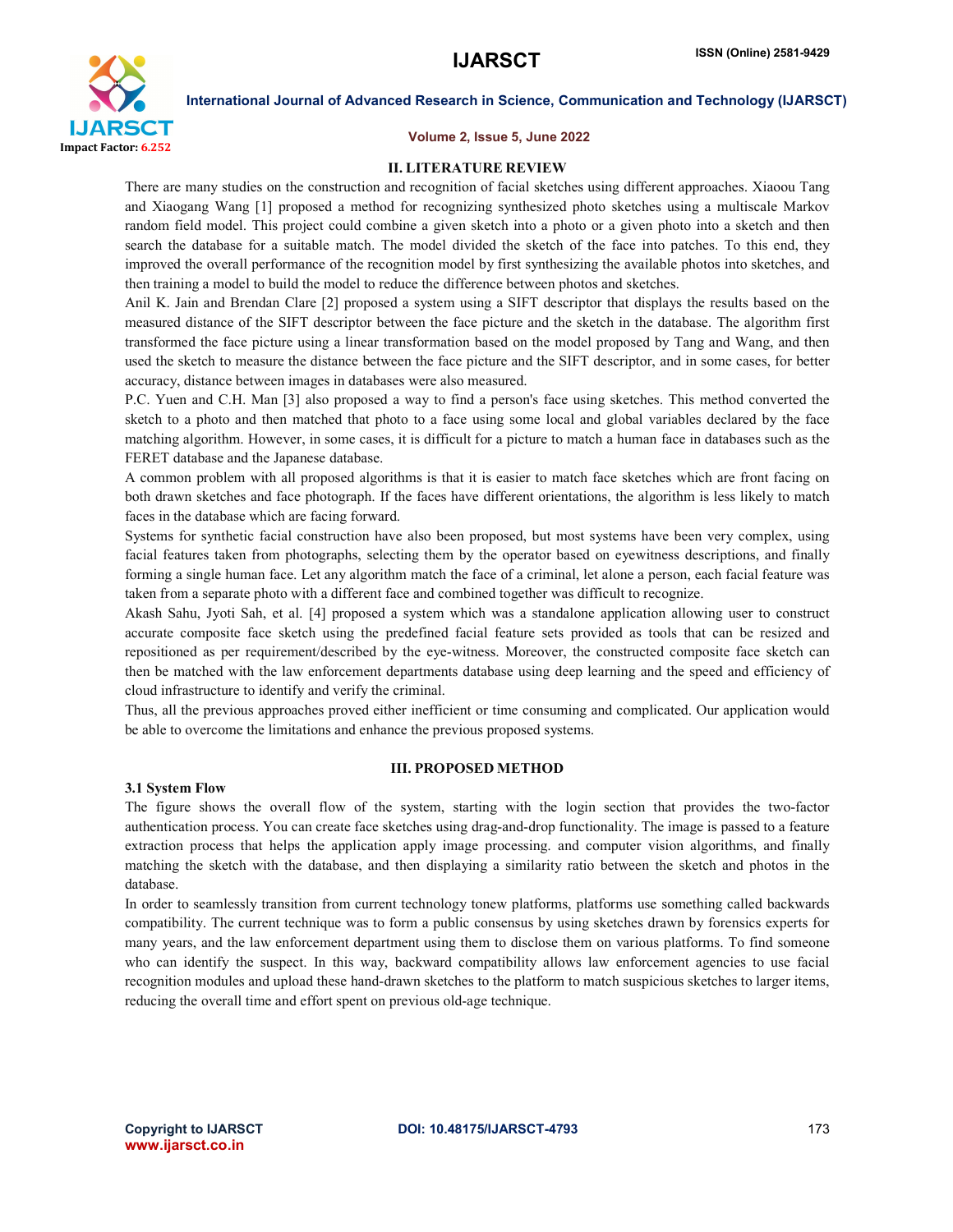



#### Volume 2, Issue 5, June 2022



Fig. 1 System flow of Forensic Face Sketch Recognition<sup>[4]</sup>

#### 3.2 Face Sketch Construction Module

As mentioned earlier, security and accuracy are key features we looked at when developing a law enforcement As mentioned earlier, security and accuracy are key features we looked at when developing a law enforcement platform. Therefore, this module of the project mainly aims to create facial sketches based on descriptions provid eyewitnesses in law enforcement department.



Fig. 2 Flow Chart for Creating a sketch in the application<sup>[4]</sup>

The flowchart above shows the flow of users followed to ensure that the platform builds accurate facial sketches based on descriptions. The dashboard is designed to save already time-consuming timeframes, designed to make sure no professional learning is required before using this platform and departmental resources.

So, simplicity ensures that users don't have to be professional sketch artists in the forensic department, but they have control over whoever or in some cases anyone in the law enforcement department use the descriptions spoken by the eye witness. However, this is not recommended as it may violate security protocols.

Moving on, the dashboard is organized into five main modules. The first important module is the canvas that appears in<br>the centre of the dashboard, which accommodates face sketch components and face sketch elements to help the centre of the dashboard, which accommodates face sketch components and face sketch elements to help to draw your face sketch.

Copyright to IJARSCT www.ijarsct.co.in

#### DOI: 10.48175/IJARSCT-4793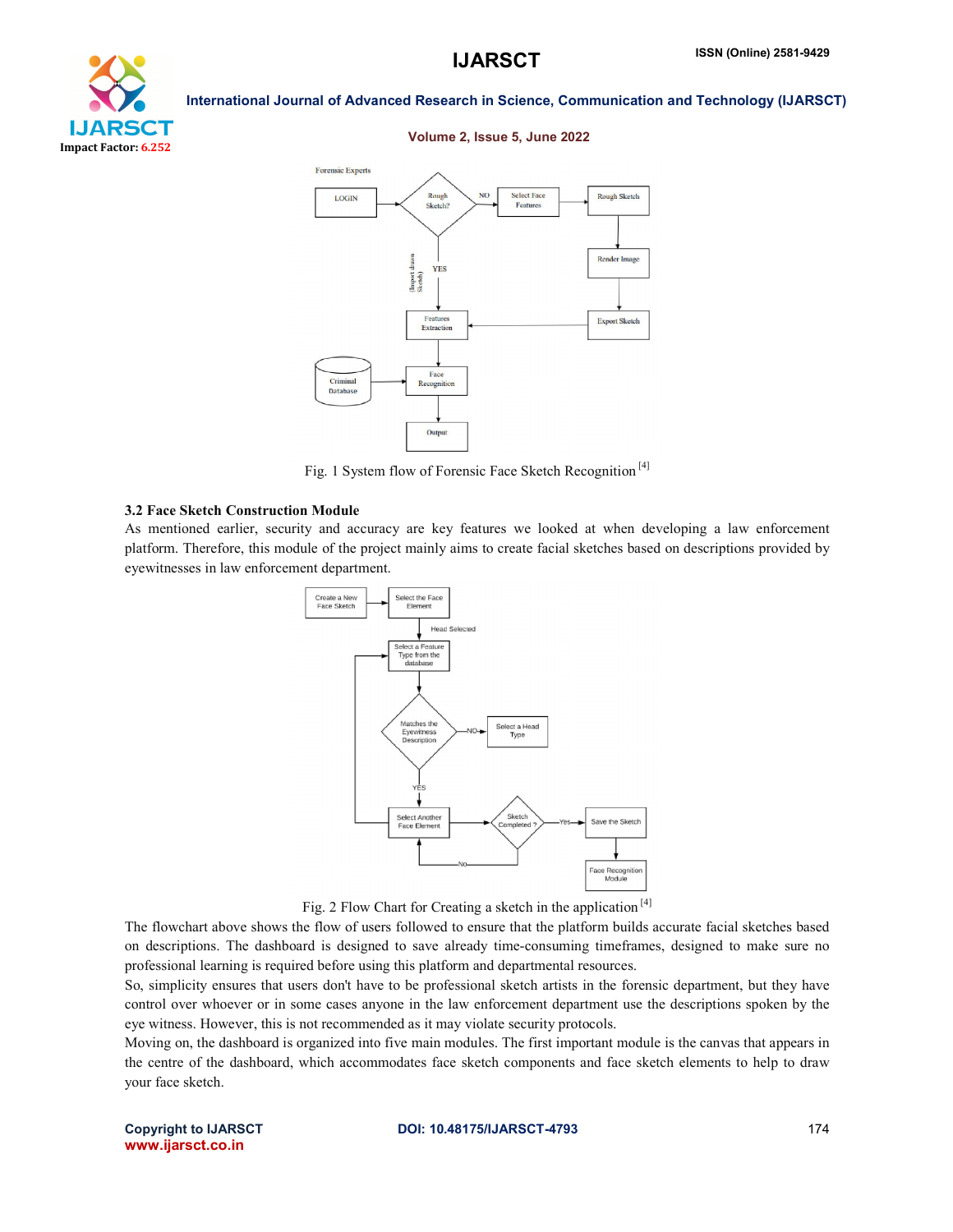## **IJARSCT**



International Journal of Advanced Research in Science, Communication and Technology (IJARSCT)

#### Volume 2, Issue 5, June 2022

Sketching faces would be a complicated task if all the face elements came together out of order, which would complicate the user's process and make it difficult to build accurate faces, which goes against the agenda of the proposed system. So, to solve this problem, we planned to arrange the face elements based on the face category they belong to, such as head, nose, hair, eyes, etc. This greatly simplifies user interaction with the platform and creation. Drawing a sketch which is available in the left column of the canvas in the dashboard. By clicking on users can get a variety of different face structures. and make it difficult to build accurate faces, which goes against the agenda of the his problem, we planned to arrange the face elements based on the face category they hair, eyes, etc. This greatly simplifies user interac

To solve this problem, our platform will use machine learning in the future to predict similar facial elements or suggest elements to select, as there can be multiple elements and n elements for one category for different facial elements in a elements to select, as there can be multiple elements and n elements for one category for different facial elements in a<br>particular face category predict to do. However, this will only work if you have adequate data to wor model on this algorithm and improve the platform.

Now when the user clicks on a specific face category, a new module will open on the right side of the canvas where the user can create a sketch of a face by selecting an item from the Face Items option. This option can be selected based on the explanation provided by the eye witness. articular face category predict to do. However, this will only work if you have adequate data to work with to train the odel on this algorithm and improve the platform.<br>
ow when the user clicks on a specific face category, when the user clicks on a specific face category, a new module will open on the right side of the canvas where the<br>can create a sketch of a face by selecting an item from the Face Items option. This option can be selected

The selected element is displayed on the canvas and can be moved and placed according to the eyewitness description to get more accurate and a better sketch, the element has a fixed position and placement order on the canvas, just like the element of the eye as it appear above the head element, regardless of the order in which they were selected. The same for each element of the face. the element of the eye as it appear above the head element, regardless of the order in which they were selected. The<br>same for each element of the face.<br>The last module is an option to improve the use of the dashboard. Assu

shouldn't be selected, this can be corrected with a feature that clears out certain elements to display when face categories are displayed and selected in the left panel. The main button is on the right panel, there is a button that can completely clear everything on the dashboard canvas, leaving it completely empty.

Then there is a button to save the composed face sketch, which saves the face sketch as a PNG file for easier access later. This can be anywhere on the host computer or server, depending on law enforcement department. button is on the right panel, there is a button<br>letely clear everything on the dashboard canvas, leaving it completely empty.<br>there is a button to save the composed face sketch, which saves the face sketch as a PNG file fo is a button to save the composed face sketch, which saves the face sketch as a PNG file for easier access<br>an be anywhere on the host computer or server, depending on law enforcement department.<br>tetch Recognition Module<br>ned

#### 3.3 Face Sketch Recognition Module

As mentioned earlier, security and accuracy are key features we looked at when developing a law enforcement platform. Therefore, this module of the project is mainly aimed at accurate and reliable recognition of facial sketches of law enforcement photos.



Fig. 3 Flow Chart for Recognizing a sketch in the application<sup>[4]</sup>

Copyright to IJARSCT www.ijarsct.co.in

DOI: 10.48175/IJARSCT-4793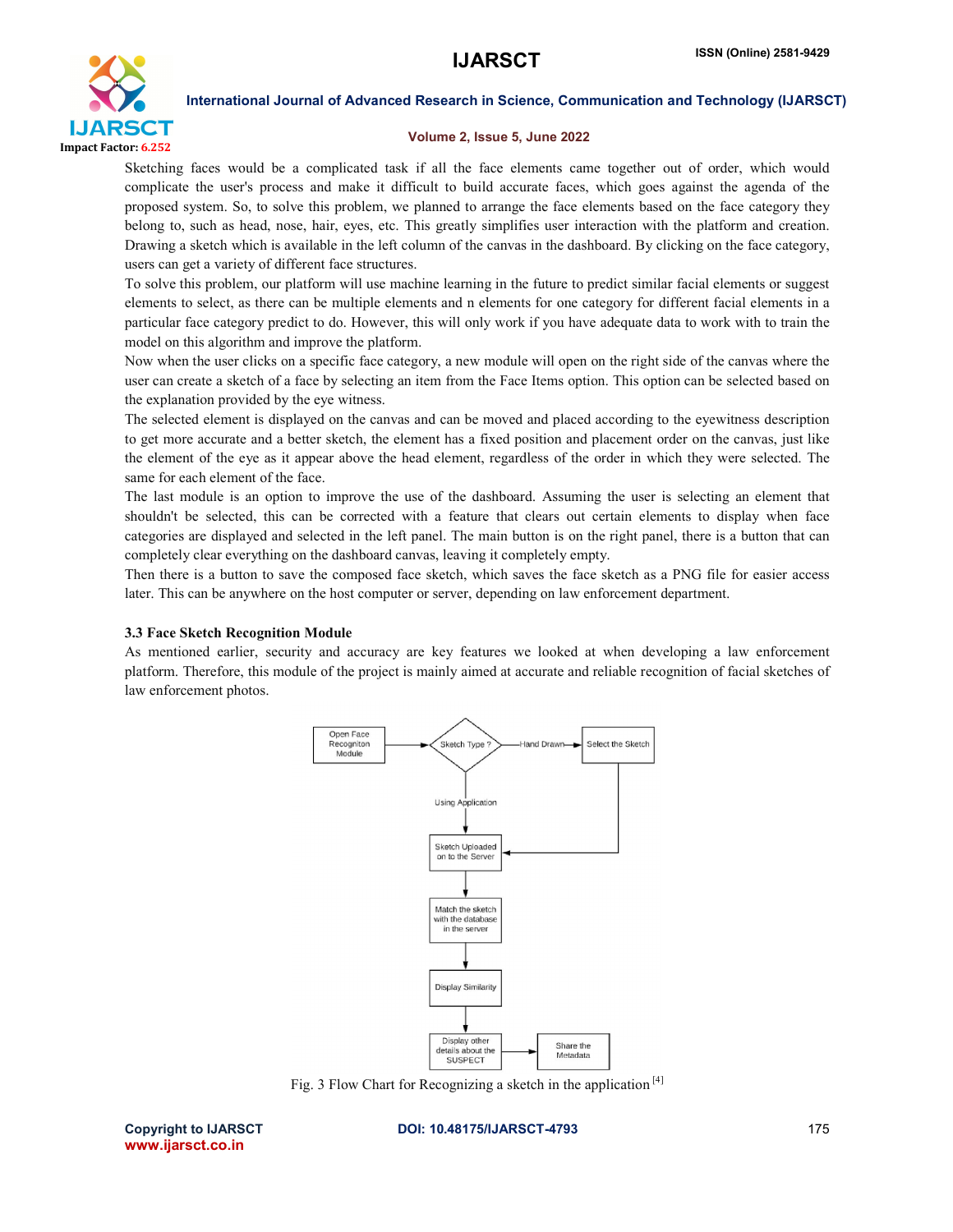

#### Volume 2, Issue 5, June 2022

The flowchart below shows the user's flow through the platform to provide accurate facial sketch recognition as described. The dashboard is designed to be simple to avoid professional training before using this platform, saving time frames and resources that would have already been time consuming for the department.

So, simplicity ensures that users don't have to be professional sketch artists in the forensic department, but they have control over whoever or in some cases anyone in the law enforcement department use the descriptions spoken by the eye witness. However, this is not recommended as it may violate security protocols.

The first part is to train and provide a platform algorithm that recognizes and assigns facial photo IDs from existing records to users prior to using the facial recognition platform to make existing records for law enforcement departments suitable for our platform. To do this, the platform's algorithm connects to the record, divides each face picture into various smaller features, and assigns an ID to the multiple features generated for a single face photo.

Now, a module designed to run on law enforcement servers primarily for security protocols runs the first time a user opens either a hand-drawn face sketch stored on a host computer or a platform-generated face sketch. Face sketch are loaded onto the law enforcement server hosting the recognition module to ensure that the process or recording data is secure and accurate without tampering.

When a sketch is uploaded to the server, the algorithm first learns the features of the sketch by tracking it, then matches the features to match the facial photo features in the record.

If a sketch matches, a face sketch matches an item and a match is found, the platform displays the matching face along with the item's similarity percentage and other details of the person.

#### IV. CONCLUSION

Our application will allow the law enforcement team to upload previous hand-drawn sketch in order to use the platform to identify and recognize the suspect using the much more efficient deep learning algorithm and cloud infrastructure provided by the application. The machine learning algorithm would learn from the sketches and the database in order to suggest the user all the relatable facial features that could be used with a single selected feature in order to the decrease the time frame and increase the efficiency of the platform. The platform even has features which are different and unique too when compared to related studies on this field, enhancing the overall security and accuracy by standing out among all the related studies and proposed systems in this field.

#### ACKNOWLEDGMENT

We would like to express our gratitude to our guide Prof. Ritesh Shrivastava and our Head of Department Prof. Dr. M.S Khatib for giving us a great opportunity to excel in our learning through this project. We would also like to thank our families and friends for their consistent encouragement throughout the project. This project has helped us to expand our knowledge to a great extent.

#### **REFERENCES**

- [1]. W. Zhang, X. Wang and X. Tang, "Coupled information-theoretic encoding for face photo-sketch recognition," CVPR 2011, 2011, pp. 513-520, doi: 10.1109/CVPR.2011.5995324. MathWorks "what is deep learning" [2022] (online). Available: https://www.mathworks.com/discovery/deep-learning.html
- [2]. Klare, Brendan, and Anil K. Jain. "Sketch-to-photo matching: a feature-based approach." Biometric technology for human identification VII. Vol. 7667. International Society for Optics and Photonics, 2010.
- [3]. P. C. Yuen and C. H. Man, "Human Face Image Searching System Using Sketches," in IEEE Transactions on Systems, Man, and Cybernetics - Part A: Systems and Humans, vol. 37, no. 4, pp. 493-504, July 2007, doi: 10.1109/TSMCA.2007.897588.
- [4]. Patil, Abhijit, et al. "Forensic Face Sketch Construction and Recognition." International Journal of Information Technology (IJIT) 6.4 (2020).
- [5]. S. Klum, H. Han, A. K. Jain and B. Klare, "Sketch based face recognition: Forensic vs. composite sketches," 2013 International Conference on Biometrics (ICB), 2013, pp. 1-8, doi: 10.1109/ICB.2013.6612993.
- [6]. Facial Recognition. Available: https://www.kaspersky.com/resource-center/definitions/what-is-facialrecognition.